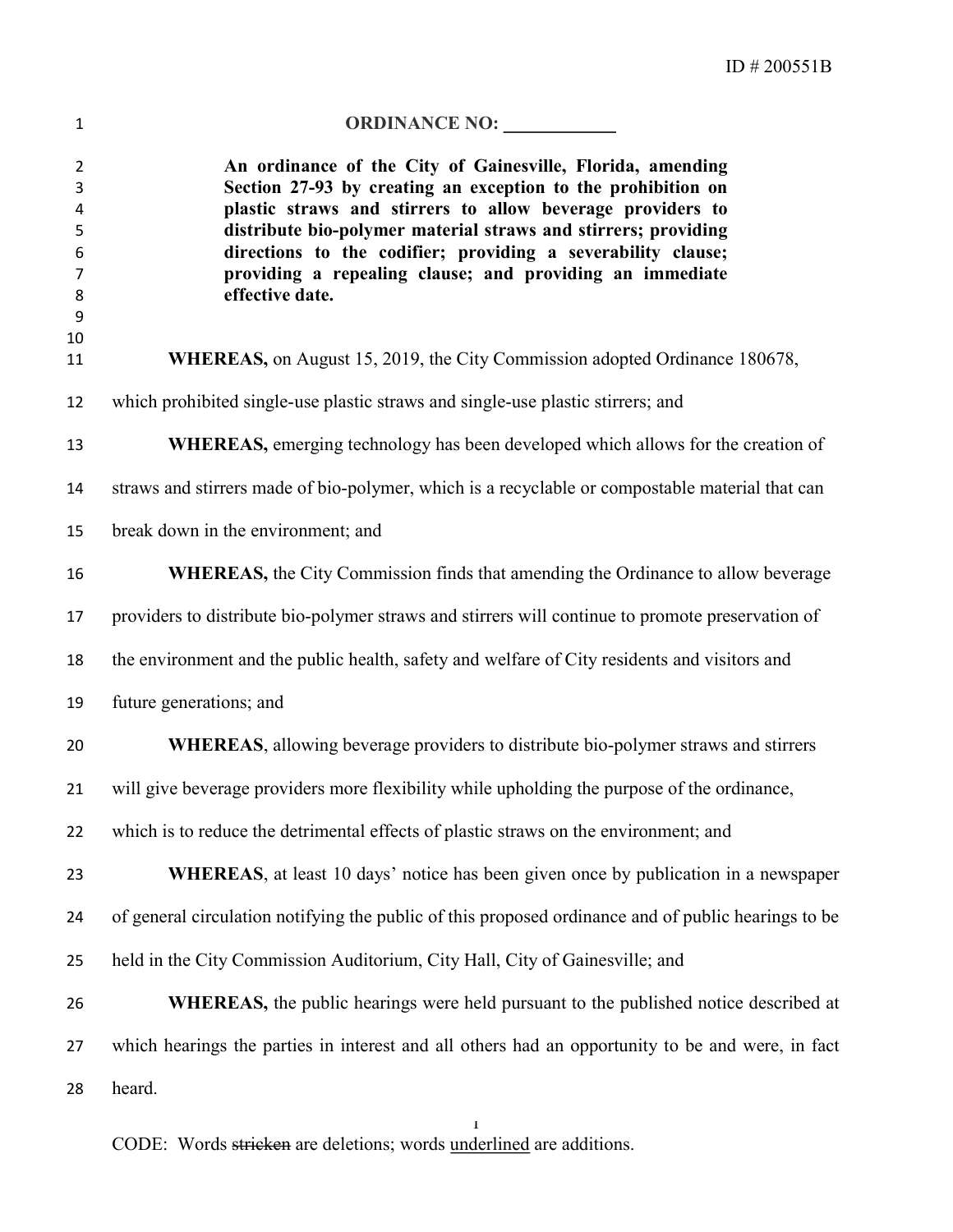## NOW, THEREFORE, BE IT RESOLVED BY THE CITY COMMISSION OF THE CITY OF GAINESVILLE, FLORIDA:

| 31 | Section 1. Section 27-93 of Chapter 27, Article III, Division 5 of the Code of                      |  |  |
|----|-----------------------------------------------------------------------------------------------------|--|--|
| 32 | Ordinances of Gainesville, Florida is amended to read as follows:                                   |  |  |
| 33 | Sec. 27-93. Prohibition on single-use plastic straws and single-use plastic stirrers.               |  |  |
| 34 | (a) Beverage providers shall not sell, use, offer for sale or use, or provide to any person a       |  |  |
| 35 | single-use plastic straw or single-use plastic stirrer.                                             |  |  |
| 36 | (1) Exceptions: Although the discontinuation of the use of single-use plastic straws                |  |  |
| 37 | and single-use plastic stirrers is strongly encouraged, this article shall not apply to the sale or |  |  |
| 38 | use of single-use plastic straws or single-use plastic stirrers as follows:                         |  |  |
| 39 | a. Pre-packaged beverages with a single-use plastic straw or single-use plastic                     |  |  |
| 40 | stirrer that are prepared and packaged outside the City and are not altered, packaged or            |  |  |
| 41 | repackaged within the City.                                                                         |  |  |
| 42 | b. Boxes of pre-packaged single-use plastic straws or single-use plastic stirrers                   |  |  |
| 43 | that are offered for retail sale to a consumer for personal use, that are prepared and packaged     |  |  |
| 44 | outside the City and are not altered, packaged or repackaged within the City.                       |  |  |
| 45 | c. By medical or dental facilities.                                                                 |  |  |
| 46 | d. By hospitals.                                                                                    |  |  |
| 47 | e. By nursing homes or assisted living facilities.                                                  |  |  |
| 48 | f. By any disabled person that requires or relies on same to consume beverages                      |  |  |
| 49 | and/or food supplements.                                                                            |  |  |
| 50 | g. Bio-polymer based straws and stirrers which meet one of the following                            |  |  |
| 51 | standards:                                                                                          |  |  |

CODE: Words stricken are deletions; words underlined are additions.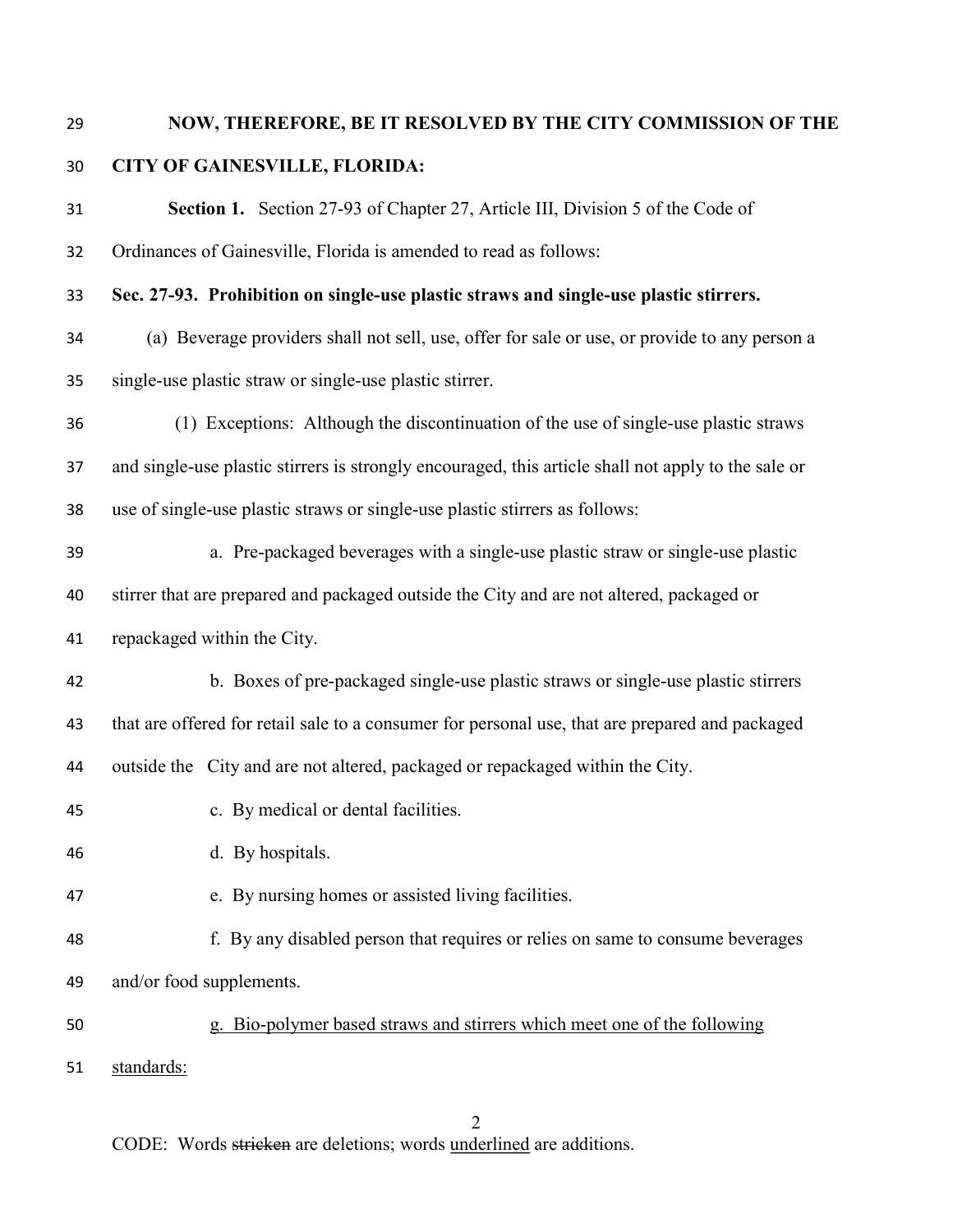| 52 | i. Bio-polymer straws and stirrers that reach 90% biodegradation                                 |
|----|--------------------------------------------------------------------------------------------------|
| 53 | than 24 months as certified by a laboratory using one of the following tests or its future       |
| 54 | replacement:                                                                                     |
| 55 | A. American Society for Testing and Materials D5988: Standard Test                               |
| 56 | Method for Determining Aerobic Biodegradation of Plastic Materials in Soil.                      |
| 57 | B. American Society for Testing and Materials D6691: Standard Test                               |
| 58 | Method for Determining Aerobic Biodegradation of Plastic Materials in the Marine                 |
| 59 | Environment by a Defined Microbial Consortium or Natural Sea Water Inoculum.                     |
| 60 | C. International Organization for Standards 17556: Determination of the                          |
| 61 | ultimate aerobic biodegradability of plastic materials in soil by measuring the oxygen demand in |
| 62 | a respirometer or the amount of carbon dioxide evolved.                                          |
| 63 | ii. Bio-based polymer straws that acquire one of the following certifications or                 |
| 64 | its future replacement:                                                                          |
| 65 | A. TUV Austria OK biodegradable SOIL.                                                            |
| 66 | B. TUV Austria OK biodegradable WATER.                                                           |
| 67 | iii. Bio-based polymer straws that have determined to be biodegradable by                        |
| 68 | passing the Organization for Economic Co-operation and Development (OECD) Test 301               |
| 69 | Ready Biodegradable.                                                                             |
| 70 |                                                                                                  |
| 71 | Section 2. It is the intention of the City Commission that the provisions of Section 1 of        |
| 72 | this Ordinance shall become and be made a part of the Code of Ordinances of the City of          |
| 73 | Gainesville, Florida, and that the sections and paragraphs of this Ordinance may be renumbered   |
| 74 | or relettered in order to accomplish such intentions.                                            |

 CODE: Words stricken are deletions; words underlined are additions.